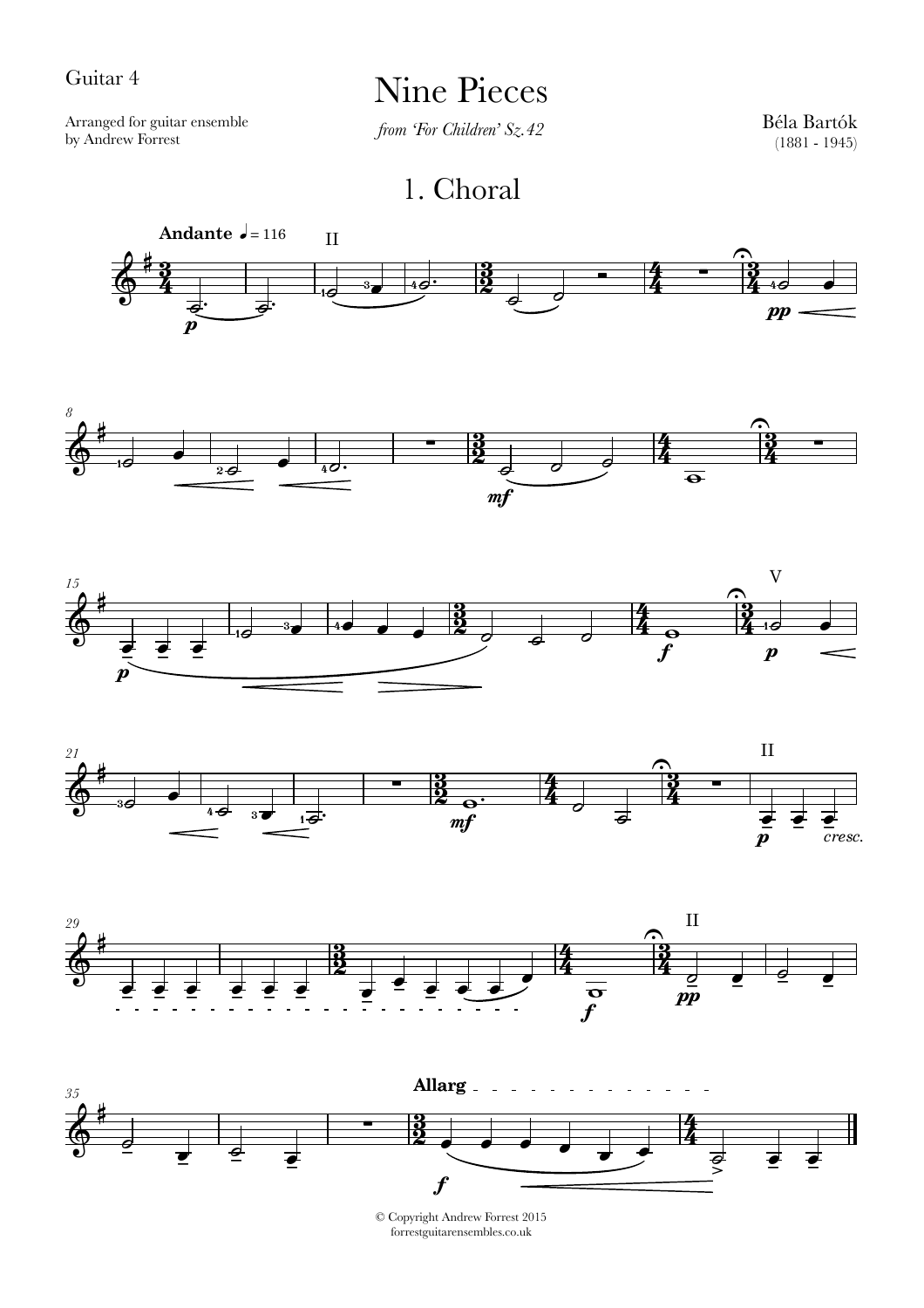

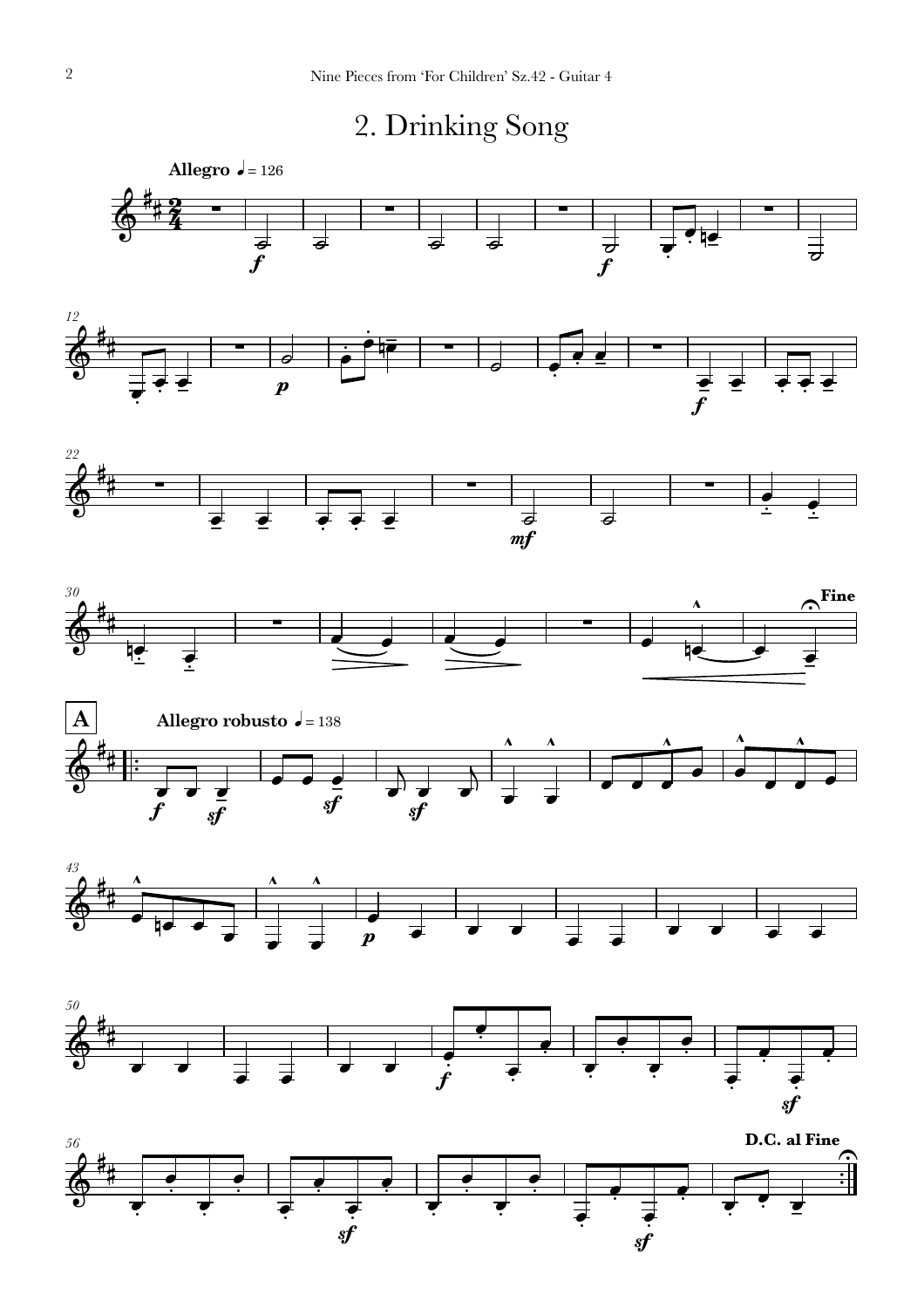

 $\overline{\bullet}$ 

 $\overline{\bullet}$ 

 $\overline{\bullet}$ 

fff<sup>f</sup>

 $\overline{\bullet}$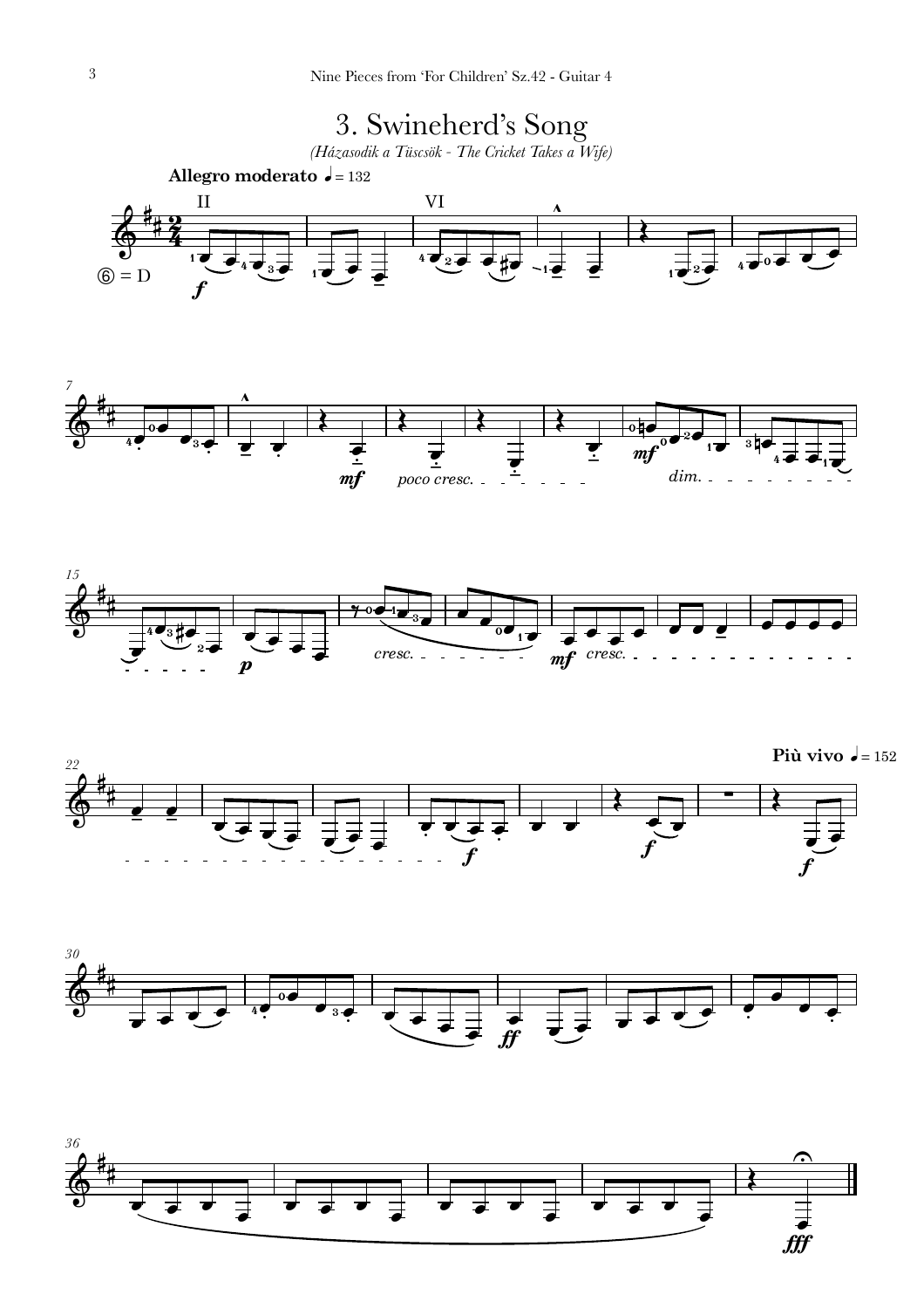